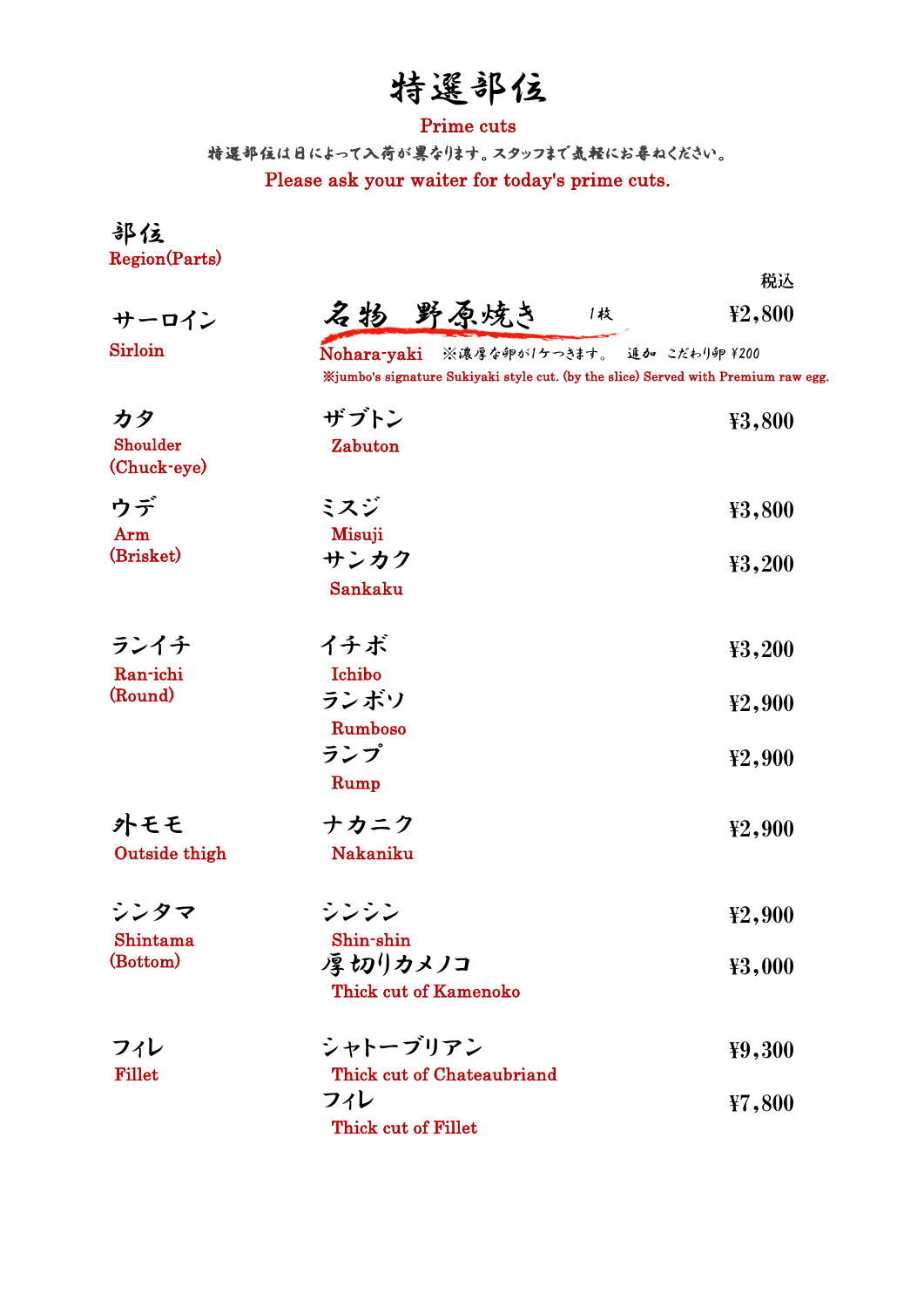## 王道 Traditional cuts

|                                                                                 | 税込                                                             |
|---------------------------------------------------------------------------------|----------------------------------------------------------------|
| 厚切り 極上タン 4枚                                                                     | ¥4,000                                                         |
| Superior cut of beef tongue                                                     |                                                                |
| 薄切りタン塩(ネギ添え)6枚                                                                  | ¥3,000                                                         |
| Beef tongue                                                                     |                                                                |
| 上タンゲタ (ネギ添え)                                                                    | $\textcolor{red}{\mathbf{\ddot{\textbf{Y}}2,000}}$             |
| Cut off beef tongue                                                             |                                                                |
| 上 ハラミ                                                                           | ¥3,400                                                         |
| Superior cut of outside skirt                                                   |                                                                |
| ハラミ                                                                             |                                                                |
| Outside skirt                                                                   | ¥2,800                                                         |
| 当店では国産タン、ハラミのみ使用しています。売り切れの際は、何車ご了承ください。                                        |                                                                |
| Please note that these tongue and skirt might be sold-out because of the stock. |                                                                |
| カルビ                                                                             | ¥1,900                                                         |
| kalbi                                                                           |                                                                |
| ロース                                                                             | $\textcolor{red}{\mathbf{\ddot{\textbf{Y}}1,900}}$             |
| loin                                                                            |                                                                |
| 炙り焼き極上 ハツ                                                                       | $\textcolor{red}{\mathbf{\ddot{\textbf{Y}}1,500}}$             |
| <b>Premium</b> beef heart                                                       |                                                                |
| 白センマイの踊り焼き                                                                      | $*1,500$                                                       |
| White third stomach                                                             |                                                                |
| ミノサンド                                                                           | $*1,500$                                                       |
| <b>Premium first stomach</b>                                                    |                                                                |
| 上ミノ                                                                             | ¥1,500                                                         |
| <b>First stomach</b>                                                            |                                                                |
| コプチャン                                                                           | $\textcolor{red}{\textbf{\texttt{Y1}}}, \textcolor{blue}{500}$ |
| <b>Small</b> intestine                                                          |                                                                |
| シマチョウ                                                                           | $*1,500$                                                       |
| Large intestine                                                                 |                                                                |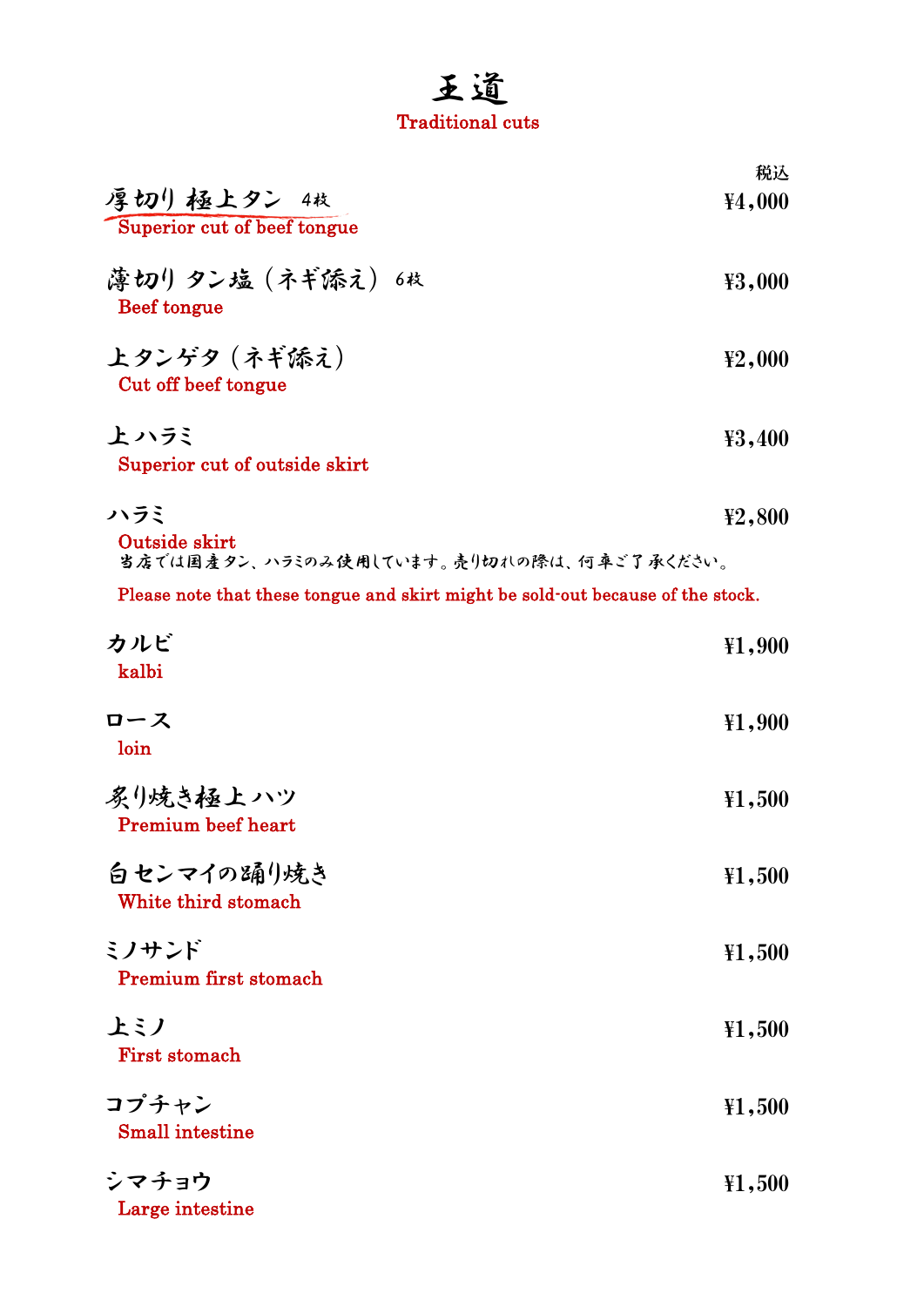## 料理長お勧め一品料理

#### Chef's recommendations

ジャンボ特製 和牛の握り Jumbo's wagyu sushi ジャンボ特製のタレで漬けにした極上のお肉と、和牛出汁で炊いたシャリを合わせました。 春野菜のファルス仕立て Spring vegetables farci style sald with egg sauce 筍と和牛のさんが焼き Roasted bamboo shoot with minced meat and miso sauce 梅ビビン麺 1貫  $\frac{1}{1}$   $\frac{1}{1}$ ,000 ¥1,500 ミネラル豊富な塩で春野菜本来の味と彩りを生かしました。 こだわり卵で作ったオリジナルソースと共にお楽しみください。 ¥1,000 ¥1,000 和牛を山椒の効いた肉味噌に仕立て 筍にのせて焼き上げたお酒に合う一品。

Spicy cold noodle with japanese plum sauce

焼肉屋の定番メニューのビビン麺を春らしくアレンジした一品です。 梅の酸味が焼肉の締めにぴったりです。

ホルモンMix鉄板焼き

¥1,600

税込

#### Teppanyaki of mixed beef innards

6種類のホルモンを特製のタレで調理した、白飯もすすむ逸品です。 卵に絡めてお召し上がりください。

> ディナータイムのみのご提供です。何卒ご了承ください。 These are only available for dinner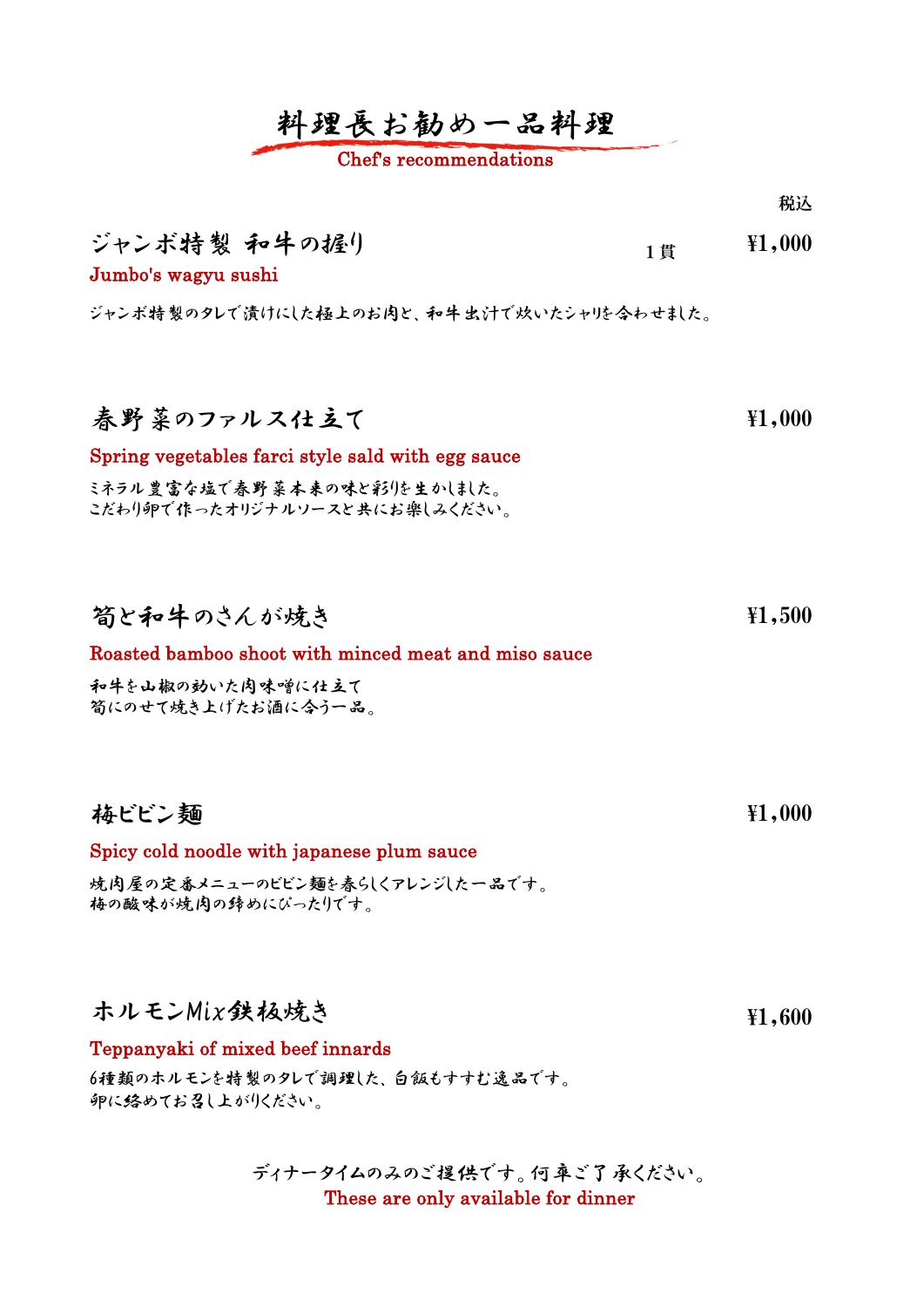|                                                                                        |    | 税込     |
|----------------------------------------------------------------------------------------|----|--------|
| 正真正銘のユッケ                                                                               |    | ¥2,800 |
| Wagyu tartar with egg yolk<br>※一般的に食肉の生食は、食中毒のリスクがございます。ご提供後「10分以内」を目安にお召し上がりください。     |    |        |
| また、お時间が经過した場合は、申し訳ございませんが下げさせて頂く場合がございます。<br>※小さなお子様やご高齢のお客様、体調の優れないお客様は、食べる事を控えてください。 |    |        |
| ジャンボ特製 和牛の握り                                                                           | 1貫 | ¥1,000 |
| Jumbo's wagyu Sushi                                                                    |    |        |
| トモサンカクのなめろう仕立て                                                                         |    | ¥1,500 |
| Wagyu tartare wrapped in seaweed                                                       |    |        |
| 白センマイの湯引き                                                                              |    | ¥1,500 |
| Boiled white third stomach                                                             |    |        |
| ※センマイはか越処理をしてあります。自家製酢味噌でお召し上がりください。                                                   |    |        |
| 韓国の()<br>Dried seaweed                                                                 |    | ¥300   |
| チャンジャ                                                                                  |    | ¥500   |
| Chanja                                                                                 |    |        |

| Assorted kimchi                                       | キムチ感り含わせ (白菜キムチ、オイキムチ、カクテキ) ※単品もできます。<br>(Chinese cabbage, Japanese radish, and cucumber)                                                        | $\textcolor{red}{\mathbf{\ddot{\textbf{Y}}1,400}}$ |
|-------------------------------------------------------|--------------------------------------------------------------------------------------------------------------------------------------------------|----------------------------------------------------|
| <b>Assorted namul</b>                                 | <b>ナムル感り合わせ</b> (もやし、青菜、センナムル、マイタケ) ※単品もできます。<br>(Bean sprouts, Mushroom, and Japanese radish-carrot)                                            | ¥1,200                                             |
| ジャンボサラダ<br><b>Jumbo Salad</b>                         | サニーレタス・サラダ菜・ホワイトセロリ・水菜・赤タマネギ<br>パプリカ・プチトマト・かつお節<br>Sunny lettuce, White celery, Mizuna, Spanish onion, Paprika, Petit tomatoes, Banito<br>flakes | ¥950                                               |
| グリーンサラダ<br>Green salad                                | サニーレタス・サラダ菜・キュウリ<br>Sunny lettuce, Cucumber                                                                                                      | ¥850                                               |
| 和牛 ポテトサラダ<br>Potato salad of wagyu tongue corned beef |                                                                                                                                                  | ¥900                                               |
| ネギムンチ<br><b>Marinated Green onions</b>                |                                                                                                                                                  | ¥600                                               |
| サンチュ<br>Sanchu                                        |                                                                                                                                                  | ¥600                                               |
| 青森県産にんにく焼き<br>Garlic from Aomori boiled in oil        |                                                                                                                                                  | ¥800                                               |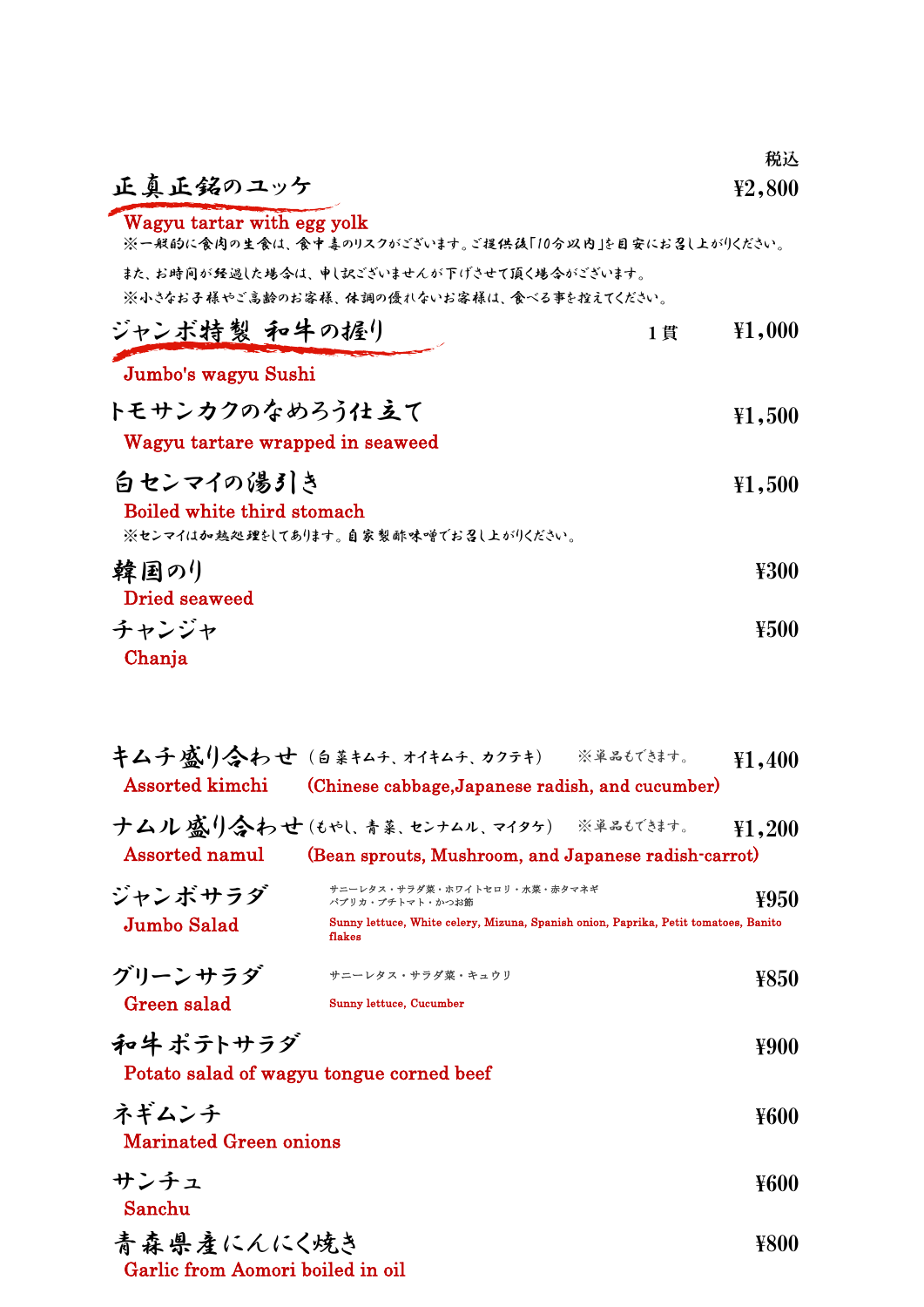〆の逸品

Just one more dish…

|                                                                         | 税込                                           |
|-------------------------------------------------------------------------|----------------------------------------------|
| 石焼き和牛ガーリックライス<br>Hot stone-grill wagyu garlic rice                      | ¥2,000                                       |
| 石焼きビビンバ<br>Hot stone-grill bibimbap                                     | ¥1,600                                       |
| ビビンパ<br>Bibimbap                                                        | $\textcolor{red}{\textbf{\texttt{Y1}}}, 300$ |
| 和牛挽肉カレーライス<br>Wagyu curry rice                                          | ¥1,800                                       |
| こだわり至子の極上和牛オムライス ~デジラスソース~<br>Omelette rice with wagyu demi-glace sauce | ¥2,000                                       |
| こだわりむ子のたまごかけ御飯<br>Rice with premium raw egg                             | ¥600                                         |
| こだわり至子のみ<br>Premium raw egg                                             | 4200                                         |
| ご飯                                                                      | S<br>¥200                                    |
| Rice                                                                    | <b>M ¥300</b>                                |
| 当店のご飯は、五ツ星お米マイスター『米村商店』が厳選した<br>『鳥取県産 きぬむすめ』を使用しています。                   | L ¥400                                       |



## Noodle

| 牛骨スープの冷麺<br>Wagyu broth cold soup noodles             | $\textcolor{red}{\textbf{\texttt{Y1.600}}}$ |
|-------------------------------------------------------|---------------------------------------------|
| 和牛肉ネギうどん<br>Udon of wagyu and green onion in hot soup | $\textcolor{red}{\textbf{\texttt{Y1.600}}}$ |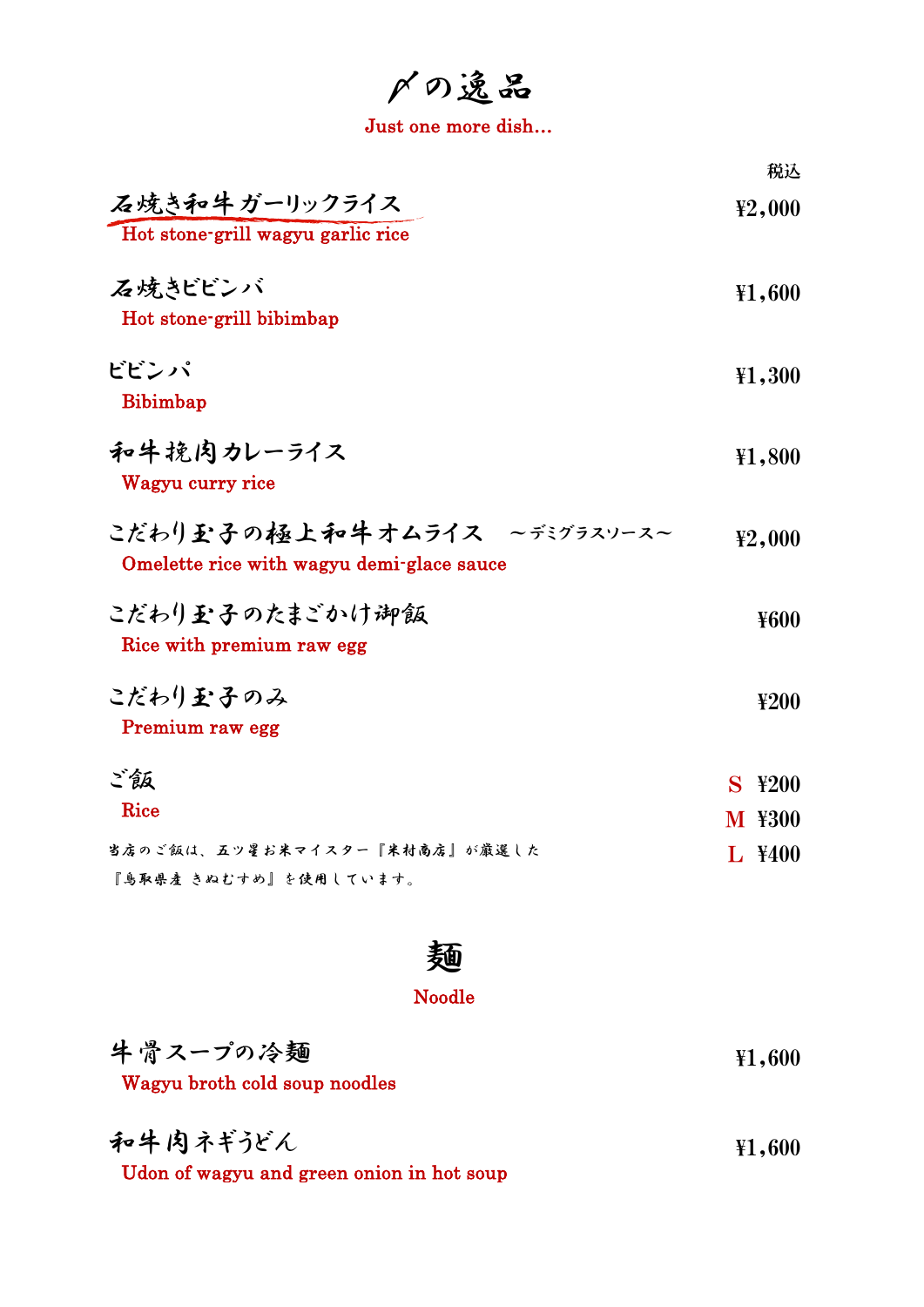ス ー プ

$$
\operatorname{\mathbf{Soup}}
$$

| 濃厚牛テールスープ<br>Oxtail soup           | 税込<br>$*1,500$ |
|------------------------------------|----------------|
| ユッケジャンスープ<br>Yukgaejang spicy soup | ${41,400}$     |
| 野菜スープ<br>Vegetable soup            | ¥800           |
| 玉子スーブ<br>Egg soup                  | ¥700           |

$$
\nabla \boldsymbol{\lambda} \boldsymbol{\lambda} - \boldsymbol{\tau}^2
$$

Seaweed soup

Additional rice in those soup  $+4300$ ※すべてのスープ類にご飯を入れられます。+\300

$$
\vec{\tau} \cdot \vec{t} - \vec{b}
$$

 $\hat{\mathbf{\Theta}}$  金 プリン  $\mathbf{\hat{y}}$ 

Shirokane egg pudding 北海道「美瑛放牧酪農場」の生乳をふんだんに使ったこだわりのプリンです。

濃厚ミルクソフトクリーム ¥550

Soft serve milk ice cream

ジャンボ白金定番のおすすめデザート。

お口直しのシャーベット Sherbet ¥450

食後にさっぱりのシャーベットです。

### あまおうのティラミス

Strawberry tiramisu

あまおうのフレッシュな甘酸っぱさとマスカルポーネクリームがマッチした春を感じるティラミス。

Take out お持ち帰り

数量限定

二種のハラミそぼろ弁当

Minced meat lunch box

¥1,800

¥900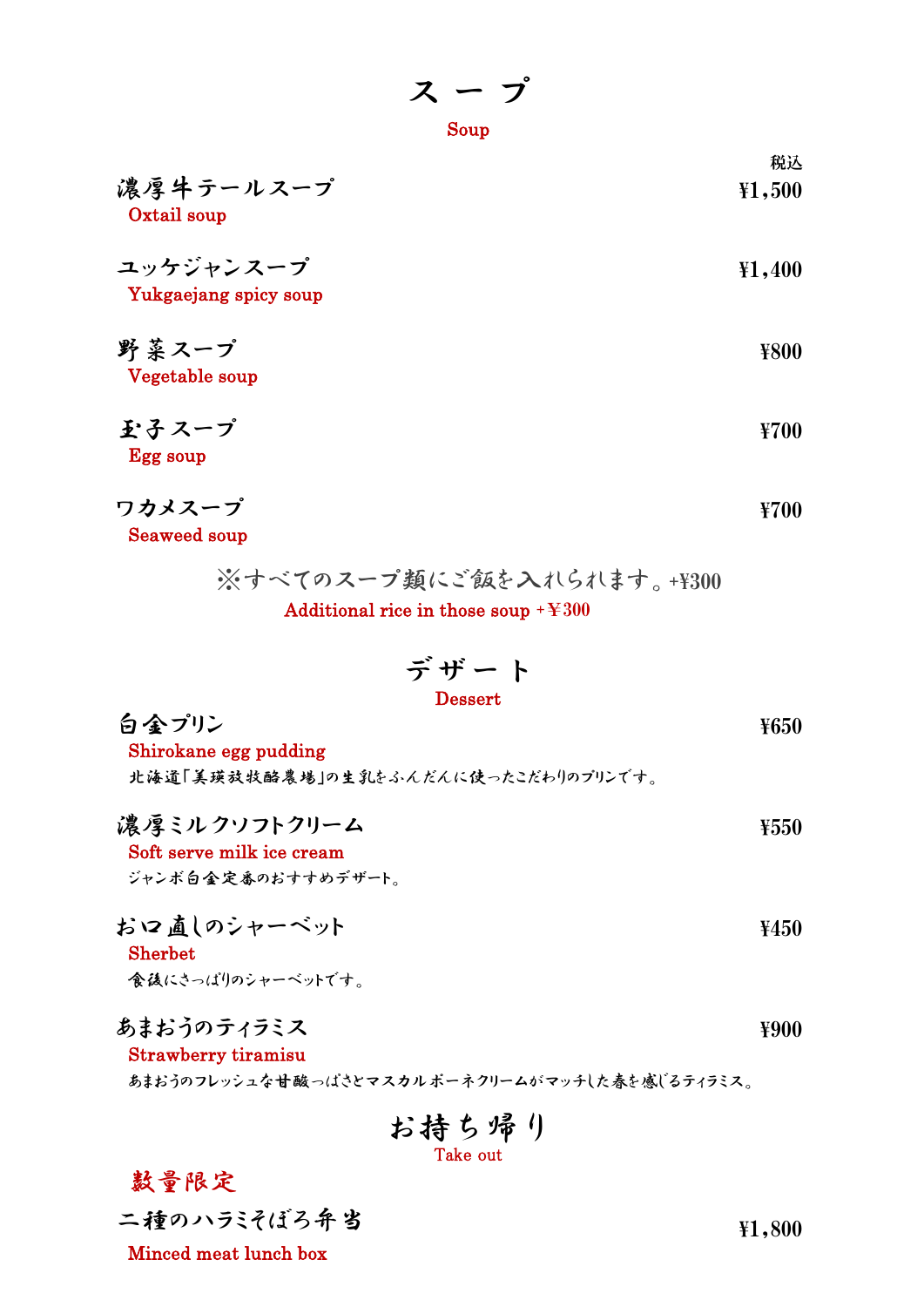## 御 飲 物 Drink

|                             |                                                  |      | グラスワイン                                                                                        |  |
|-----------------------------|--------------------------------------------------|------|-----------------------------------------------------------------------------------------------|--|
| <b>Beer</b>                 |                                                  | 税込   | Wine by the glass                                                                             |  |
| 生ビール<br>Draft beer          | サントリー・ザ・プレミアム・モルツ<br>The Premium malts (Suntory) | ¥800 | (泡) フランソワミクル スキ<br>ピノノワール                                                                     |  |
| 瓶ビール<br><b>Bottled</b> beer | サントリー・ザ・プレミアム・モルツ<br>The Premium malts (Suntory) | ¥900 | Francois Mikulski (FRA)                                                                       |  |
|                             | アサヒ スーパードライ<br>Super Dry (Asahi)                 | ¥900 | (白) サンミッシェル ´19<br>シャルドオ<br>Ste Michelle (USA)                                                |  |
|                             | キリン 一番搾り<br>Ichiban Shibori (Kirin)              | ¥900 | (赤) ガフリエール '16<br>メルロー                                                                        |  |
|                             | サッポロ エビス<br>Yebisu (Sapporo)                     | ¥900 | Gaffeliere (FRA)<br>コトー・ド・コワフィ '18<br>ビノノワール                                                  |  |
| All free Suntory            | オールフリー サントリー オールフリー                              | ¥700 | Coteaux de Coiffy (FRA)<br>羽.途ワインリストございます。 スタッフに<br>Please let us know if you need a wine lis |  |

| Wine by the glass |  |
|-------------------|--|
|                   |  |

| 紹ビール<br>Bottled beer | サントリー・ザ・プレミアム・モルツ<br>The Premium malts (Suntory) | ¥900 | Francois Mikulski (FRA)                                                          |
|----------------------|--------------------------------------------------|------|----------------------------------------------------------------------------------|
|                      | アサヒ スーパードライ<br>Super Dry (Asahi)                 | ¥900 | (白) サンミッシェル '19<br>¥990<br>シャルドネ<br>Ste Michelle (USA)                           |
|                      | キリン 一番搾り<br>Ichiban Shibori (Kirin)              | ¥900 | (赤) ガフリエール '16<br>¥990<br>メルロー                                                   |
|                      | サッポロ エビス<br>Yebisu (Sapporo)                     | ¥900 | Gaffeliere (FRA)<br>コトー・ド・コワフィ 18 ピソワール<br>${41,100}$<br>Coteaux de Coiffy (FRA) |
| All free Suntory     | オールフリー サントリー オールフリー                              | ¥700 | 列途ワインリストございます。 スタッフにお 申し付けください。<br>Please let us know if you need a wine list.   |

税込

¥1,100

日本酒

| <b>Sake</b>                              | 100ml | 180ml    | 300 <sub>ml</sub> |
|------------------------------------------|-------|----------|-------------------|
| 七本鎗 纯米 80% 火入れ<br>(谣貿県)                  | ¥750  | ¥1,200   | ${41,900}$        |
| Shichihonyari Jyunmai 80% Hiire<br>ウィスキー |       | 酎ハイ・ サワー |                   |
|                                          |       |          |                   |

| ソイヘナー  | 倒す ノ 丶 イ         |  |  |
|--------|------------------|--|--|
| Whisky | Shouchu cocktail |  |  |
| .      |                  |  |  |

| ハイボール                            | ¥750   | ウーロンハイ                     |
|----------------------------------|--------|----------------------------|
| Whisky soda                      |        | Oolong hai                 |
| メーカーズマーク<br>Maker's mark red top | ¥850   | 録茶ハイ<br>Green tea hai      |
| イチローズモルト<br>Ichiro's Malt        | ¥1,000 | ジャスミンハイ<br>Jasumin tea hai |
| 白州                               | 41,200 | 生搾りレモンサワー                  |

| Hakushu                   |            | <b>Fresh lemon sour</b>                 |
|---------------------------|------------|-----------------------------------------|
| 響<br>Hibiki               | ${41,400}$ | リンゴ酢サワー<br>Apple vineger sour           |
| 山崎12年<br>Yamazaki 12years | ¥1,800     | ひうらの里 すももサワー<br>Japanese plum with sour |

ロック・ソーダ割り・水割り等の飲み方はお申し 付けください。

Please tell us how you would like your drink, on the rocks,with soda or with water.

| ¥750 | ウーロンハイ     | ¥660 |
|------|------------|------|
|      | Oolong hai |      |

$$
$
$$
  $$$   $$$   $$$   $$$   $$$   $$$   $$$   $$$   $$$   $$$   $$$   $$$   $$$   $$$   $$$   $$$   $$$   $$$   $$$   $$$   $$$   $$$   $$$   $$$   $$$   $$$   $$$   $$$   $$$   $$$   $$$   $$$   $$$   $$$   $$$   $$$   $$$   $$$   $$$   $$$   $$$   $$$   $$$   $$$   $$$   $$$   $$$   $$$   $$$   $$$   $$$   $$$   $$$   $$$   $$$   $$$   $$$   $$$   $$$   $$$   $$$   $$$   $$$   $$$   $$$   $$$   $$$   $$$   $$$   $$$   $$$   $$$   $$$   $$$   $$$   $$$   $$$   $$$   $$$   $$$   $$$   $$$   $$$   $$$   $$$   $$$   $$$   $$$   $$$   $$$   $$$   $$$   $$$   $$$   $$$   $$$   $$$   $$$   $$$   $$$   $$$   $$$   $$$   $$$   $$$   $$$   $$$   $$$   $$$   $$$   $$$   $$$   $$$   $$$   $$$   $$$   $$$   $$$   $$$   $$$   $$$   $$$   $$$   $$$   $$$   $$$  <

$$
\ddot{\mathcal{L}} + \mathcal{L} \ddot{\mathcal{L}} - \mathcal{L}
$$
\nJasumin tea hai

$$
\n \underbrace{\n \mathit{f}_{\text{Fresh lemon sour}}\n } \n \quad \text{F750}
$$

**リン**ゴ(本)
$$
\begin{array}{c}\n\text{NDP} \\
\text{Apple vineger sour}\n\end{array}
$$

¥900

柚子香るクラフトジントニック ¥800

Japanese craft gin and tonic with yuzu flavor ジャパニーズ・クラフトジン翠と擦りおろした柚子の絶妙なハーモニー。